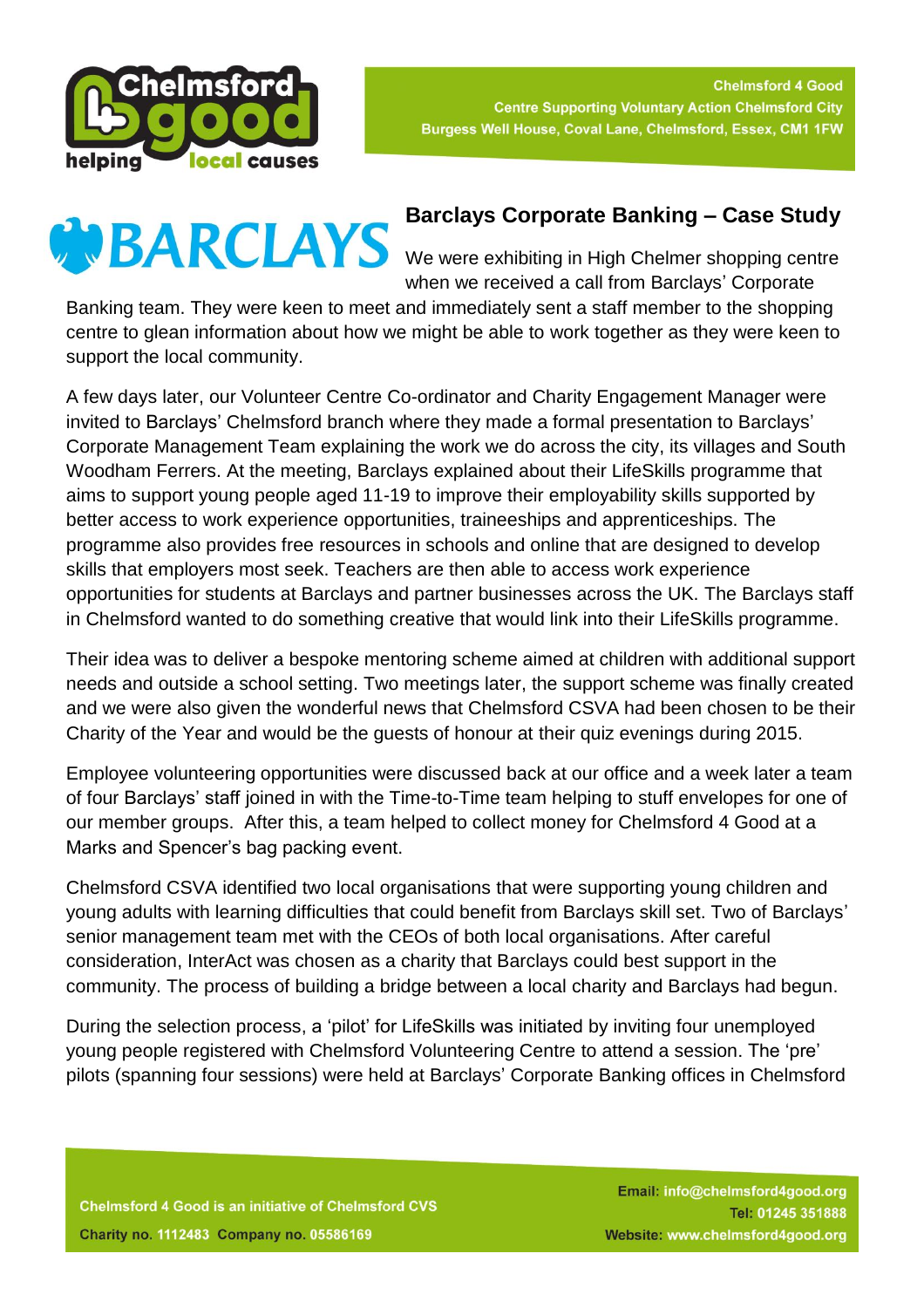over four and a half hour, one to one sessions in which the mentors were able to get to know their candidates and find out what level of life skills support they required. The feedback was extremely positive.

"I really found the course very helpful, it gave me much more confidence''

Barclays' Corporate Banking team delivered a pilot on LifeSkills with support training consisting of five sessions for 11 young people with learning difficulties aged 16 to 25 years. LifeSkills is designed to give young people access to the advice, support and opportunities they need to get ready for the world of work. The delivery lasted for two hours per session for five weeks. The delivery was led by Barclays' volunteers (2 DBS checked volunteers per session) with an InterAct facilitator present each week to support them.

The original session consisted of two modules:

- People Skills and
- Work skills over 5 sessions, with the fifth session being the presentation of certificates.

During the first two weeks it was clear that elements within the modules were taking longer to explore and understand, therefore it was decided to use all five sessions for learning. The focus of each session emphasised all forms of communication when applying for a job.

Feedback from the young people:

- Brilliant course learnt things not to do
- Not to get over excited
- Preparing for an interview
- To believe in yourself and be more confident
- Good eye contact, listening and talking loud and clear, distracting to others
- Communication and how to prepare

At the end of the course all participants, including their families, attended an awards evening at Barclays' Corporate Banking offices in Chelmsford where each young person received a LifeSkills Certificate.

## **In summary**

Chelmsford 4 Good's business brokerage brought the organisations together and helped the young people to develop their personal skills.

InterAct's facilitator attended each session and supported Barclays' volunteers by working in partnership showing them first-hand how to deliver the LifeSkills course to people with extra support needs. Since the session, InterAct has now become a registered LifeSkills centre and it is hoped that a LifeSkills course aimed at individuals with learning difficulties and additional needs will be rolled out across the UK.